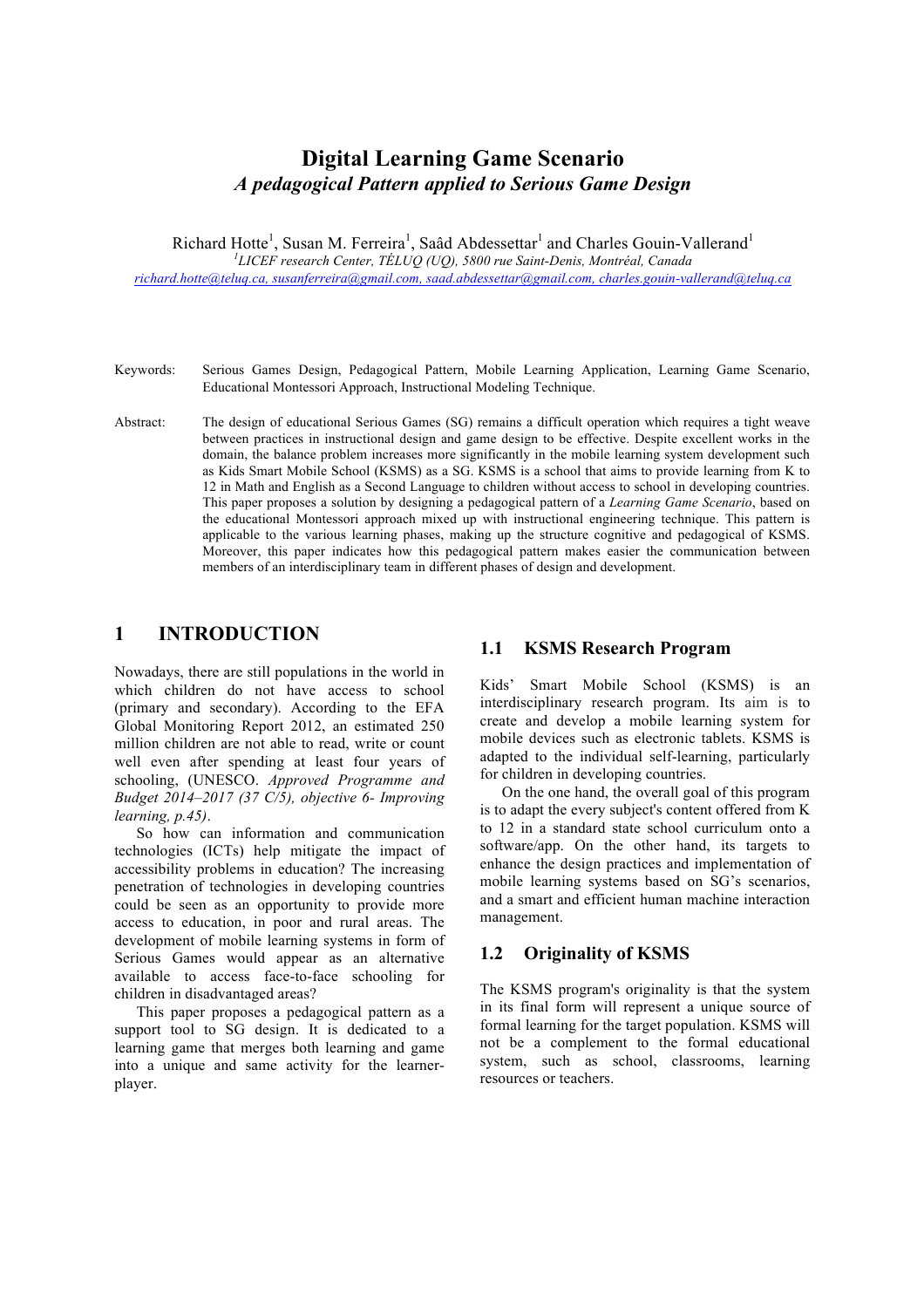As highlighted by Ferreira, Gouin-Vallerand, and Hotte (2016), "*Unfortunately, most of current efforts in this area aimed to complement the daily school learning or focus only in a particular learning content, not offering strong solutions for providing children's education in lieu of availability of regular schooling*".

In contrast, KSMS aims to provide all its components in an integrated architecture of a mobile learning system. This can ensure learning efficiency and effectiveness for the target population, with limited access or no access to teachers or the schooling.

#### **1.3 Three Specific Issues**

In designing and developing KSMS as SG environment, we had to create a customized *Learning Game Scenario* that would integrate the learning and game in a same and unique activity. Moreover, we did it in order to face three specific issues that are 1.) how to amalgamate learning and game in a same process, 2.) how to compensate for lack of teachers, and 3.) how to provide a common language inside a multidisciplinary team, more specifically to enhance the collaboration between instructional designer and software developers.

The pedagogical pattern proposed in this paper is based on both the epistemological founding principles of the Montessori constructivism approach (1912) and with the skills' typology of Paquette (2002). Mainly, this pedagogical pattern has been used as a guide to the learning game activities design of KSMS prototype. Moreover, it facilitated exchanges within the interdisciplinary team during the learning game prototype development on the tablet. Section 2 raises the issue of SG design as digital learning environment as it stands today. Section 3 sets the principles of the ongoing research. Section 4 addresses the design of the *Learning Game Scenario*. Section 5 deals with the implementation of the pedagogical pattern called *Learning Game Scenario* to support the development of the first KSMS prototype as SG.

Finally, the conclusion puts into perspective the next steps of the research program and the educational pattern design, as a support to the educational SG design and development teams.

### **2 STATE OF ART**

Previous studies had stated that "*in the past 10 years, the field of learning games has grown*  *dramatically*" (Groff, Clark-Midura, Owen, Rosenheck, and Beall, 2015), that "*serious Games (SGs) are gaining ever more interest as an instructional tool*" (Arnab et al., 2015) and that "*Educational games are being backed up in the Technology-Enhanced Learning domain as strategies that can lead to worthy learning outcomes*." (Melero and Hernández-Leo, 2014).

The literature makes amply state of design work (Moreno-Ger et al., 2008), good stories examples (Prensky, 2001), and prototypes related to SG design applied to learning or Learning Games (Marsifi-Schottman, 2012). Nevertheless, their design is always a difficult and poorly controlled operation.

#### **2.1 Serious Game, a digital application**

Crookal (2010) specifies that he prefers "*the term computerized simulation/game for training or learning because it includes explicitly the three main elements* [*games, advanced video graphics, research*]*, and also because a learning game is indeed serious, almost by definition, and so does not in itself really need the epithet*.". In the education domain, SG connects an useful component from educational domain or training (Serious), with fun components (Game) from a video game or computer simulation.

#### **2.1.1 A French point of view**

In the francophone community, the Alvarez's thesis (2007), marks the beginning of the digital learning environment design as SG, in other words, designing a gaming environment for the purpose of learning. So, Alvarez (2007) defines SG as a computing application whose initial intention is to combine with consistency, both serious aspects (Serious) including, but not limited to, non-exclusive, teaching, learning, communication, information, etc., with fun springs from the video game (Game).

Marne (2011) considers SG like computer-based environments for human learning that are based on a knowledge domain simulation to teach with which the player-learner can interact playfully using a metaphor.

As for George et al. (2013), the learning games are digital learning environments that incorporate effective scenarios based on metacognitive strategies. Finally, Marsifi-Schottman (2012) affirms that in order that a LG be really at the service of the learning, its educational activities and game scenario must be carefully woven together in order that the learner feel an intrinsic motivation to learn.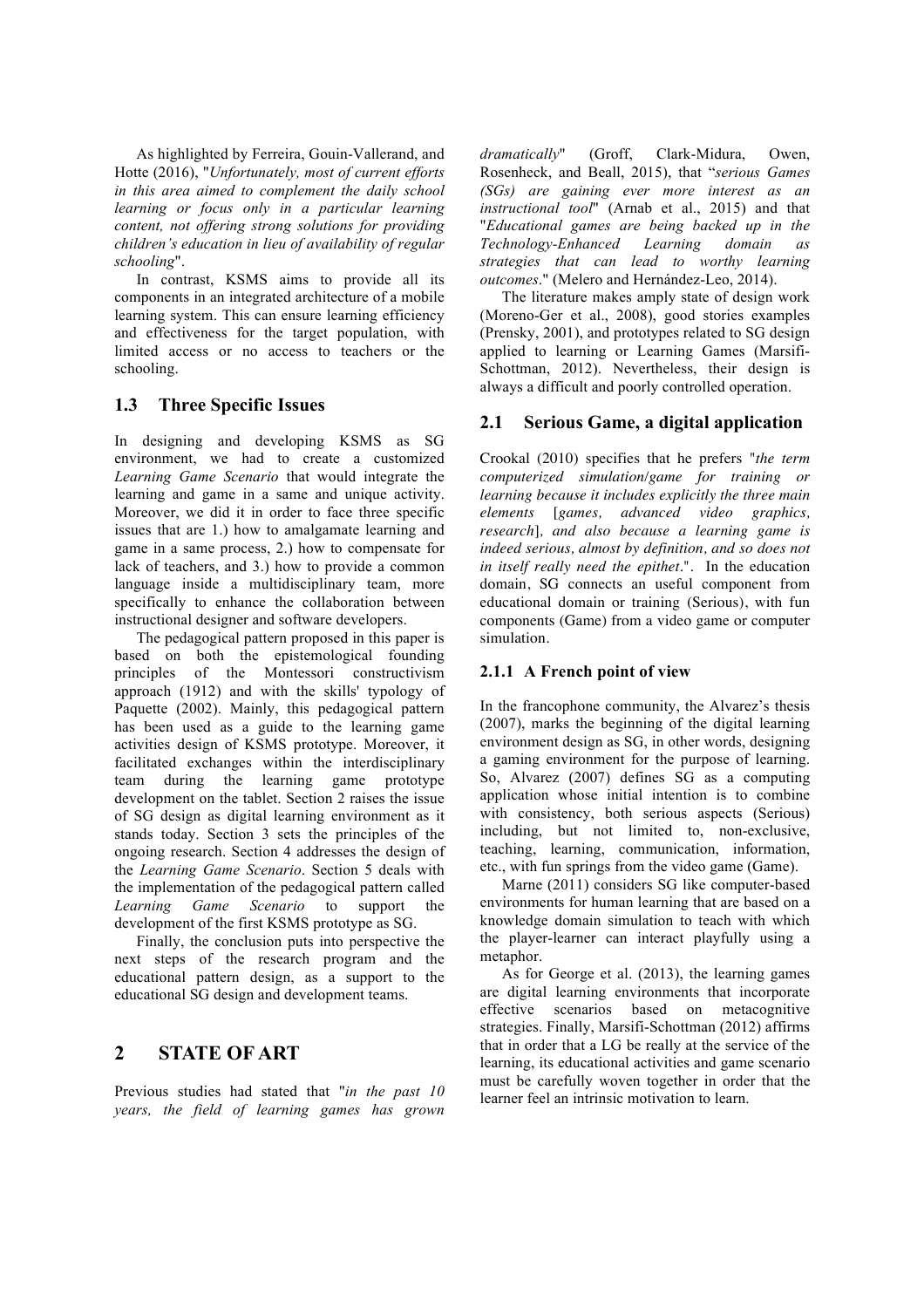#### **2.2 Designing a SG, an elusive issue**

The George et al. (2013)'s states that the core of the problem is still lies today in the integration of educational content into the game or the game in the pedagogical scenario. This solicits transdisciplinary collaboration between, minimally, educational designers and game designers.

Alvarez (2007) writes that his problem is, in particular, to understand how this relationship between a pedagogical scenario and a video game operates.

More exactly, the challenge was the successful amalgamation of play and learning. The most appropriate scenario to design a SG must provide all the necessary conditions for knowledge real construction, without the game taking over by its visual tricks and dynamism or, conversely, that too much academic educational aspects make the game boring, demotivating the learner-player.

#### **2.2.1 Motivation to learn**

Marne (2011) adds that the balance between motivation and learning in the design of these serious games is based on the synergy of fun and educational expertise. According to (Abdessettar, Hotte, Gardoni, and Abdulrazak, 2016), Marshall, H. (1987) defines motivation to learn as "*the meaningfulness, value, and benefits of academic tasks to the learner regardless of whether or not they are intrinsically interesting*."

In order to reach this balance, Marne (2014) proposes a generic model of a fun-pedagogic process for the serious games by steps called MoPPLiq. On the other hand, Abdessettar et al. (2016) suggest*,* "*to integrate persuasive design and persuasive technologies in a framework of three layers that among others in the Learning Content & Scenarios layer*."

# **3 FOUNDATIONS OF THE MODEL**

KSMS proposes to create and develop a mobile learning system using tablets to provide learning from K 1 to 12 in math and ESL to children who are deprived. This mobile learning system consists of a server and a 7 inches' tablet, supported by a secondgeneration network, called 2G. The server is dedicated to account administration, monitoring of interactions, and data collection. The tablet hosts the serious game and collects some of the information.

The system belongs to the partner that handles the link between the tablet and the server.

#### **3.1 Instructional scenario**

The instructional scenario adapted to a game became the sensitive point of the SG design applied to learning. The scenario is a learning flow process that guides the learner in his knowledge-building process throughout his training. The consideration of individual self-learning situations guided the instructional scenarios design of KSMS as a school without teachers, and the metacognitive strategies including those of self-observation, self-assessment and, in particular, the debriefing defined as "*the processing of game experience to turn it into learning*" (Crookal, 2010).

Taking into account the literature review recommendations, including those of Klopfer, Osterweil, and Salen (2009), in KSMS "*we focused in both aspects, learning and gaming, from the beginning of the design process. The result of this strategy was learning to design gaming scenarios and game mechanics that include both gaming and learning aspects*" (Ferreira et al., 2016). According to (Bouvier et al., 2013), "*Learning games are digital learning environments that involve efficient year scenario based on metacognitive strategies*." On the other hand, Arnab et al. (2015) draw attention to the fact that "*despite the digital games' potential in terms of interactivity, immersion and engagement, more work is still required to understand how to better design, administrate and evaluate digital games across different learning contexts and targets*."

In recent years, various initiatives lead to the conclusion that "*The amalgamation of mobile learning is mini terminal and learning games is promising to solve the lack of access to education of children who are deprived populations*" (Bouvier et al. 2013). Furthermore, the literature review proposes learning system models that serve as levers to deliver customized learning experiences (Eggers and MacMillan, 2015) by exploiting technologies.

The AltSchool is one example. It has been implemented experimentally since 2013, in order "*to rethink how education can serve families in the modern era*" (Max Ventilla, Linked In). The AltSchool model finds its foundations in the Montesseri constructivist approach (1912). It provides pedagogical organisation centred on individual self-learning and group cooperative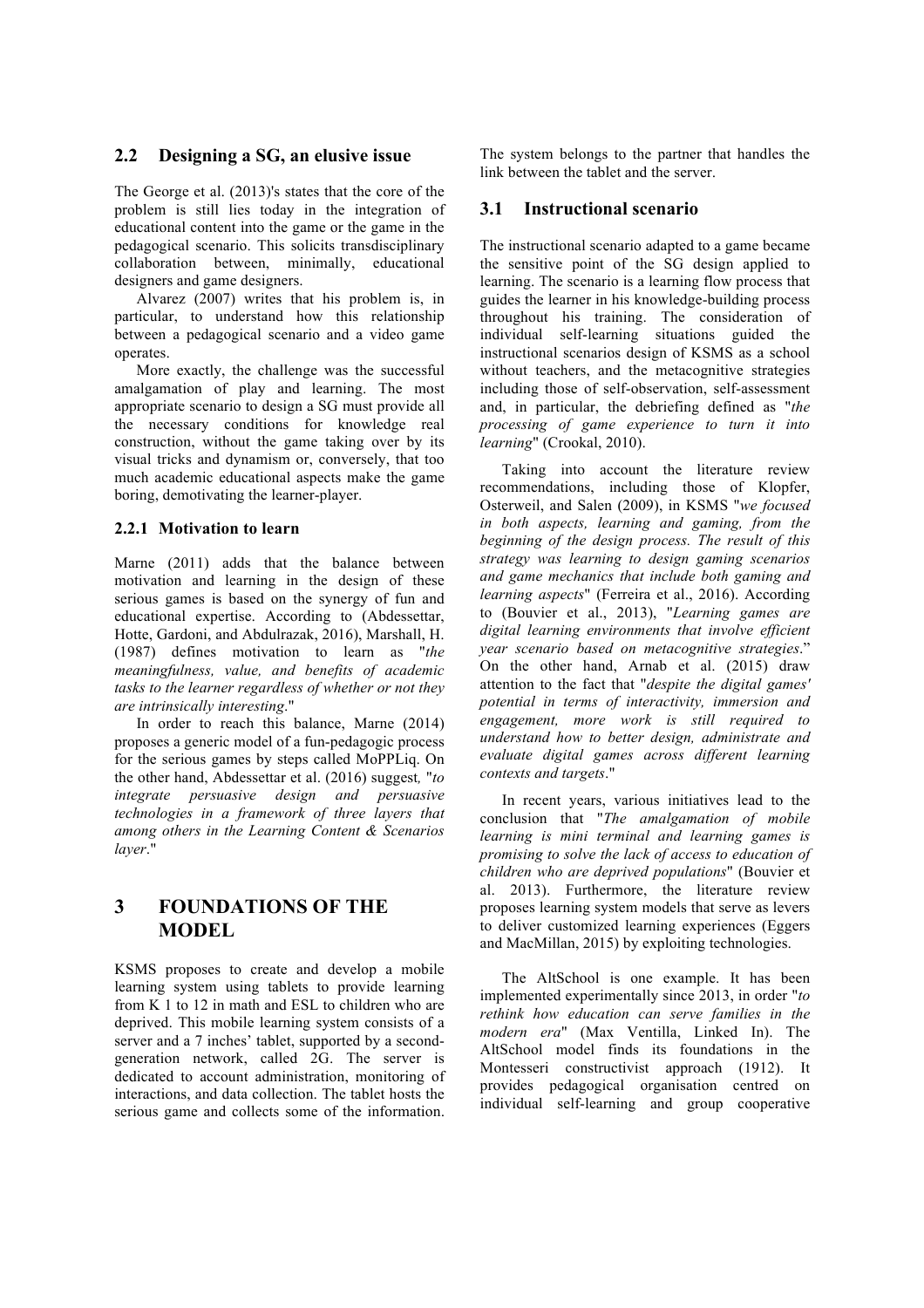approach (Ultanir, 2012). The individual selflearning encouraged the track of students' activities, aiming to send back to them personalized learning scenarios.

# **3.2 Montessori's constructivism**

Any approach in education presupposes an epistemology, that is to say a set of theoretical principles that justifies it. In *Montessori and Constructivism*, David Elkind (2003) states that: "*Montessori education encompasses all three epistemologies that it has survived and continued to grow as a pedagogical influence*." These epistemologies are empiricism, nativism and constructivism.

In the education domain, they match reciprocally with behaviourism, Socratic method, and constructivism. Concerning the behaviourist approach, the learner explores his/her natural environment to learn. In the Socratic educational method, one is handled the concepts and objects to deduce learning, and in constructivist approach the learner implements knowledge through a personal construction. Depending on its activity "*Every child has a bit of the mime, the logician, and the architect in himself or herself. Indeed, these three models might be described as the three basic modes of learning: imitation, reason, and construction*" (Elkind, 2003).

# **3.3 Paquette's typology of skills**

Concerning the Paquette's typology (2002), it suggests four main classes of skills related to the information cognitive processing: to receive, to recreate or reproduce, to create or to produce and, finally, to self-manage. The first three ones are in keeping with roles of learner-player suggested by Montessori approach. We added the fourth class, to self-regulate, to the first three in order to introduce a debriefing process to the *Learning Game Scenario* model. It is the self-management class of Paquette's skills typology (2002). This fourth iteration is a kind of tool to guide the learner-player into a metacognitive reflection about his/her own learning process. Eventually, in KSMS scenario, an activity of a learning-game process includes four steps: to explore, to manipulate, to operate, and to selfregulate. Each step definition is a combination of the educational approach of Montessori (1912) and Paquette's skills typology (2002).

The first approach belongs to the epistemological principles in education and, more particularly, to a kind of constructivism relatively eclectic (Elkind, 2003). The second one belongs to the learning systems engineering, particularly, online learning systems. It finally finds its foundation in a cognitivism hypothesis of the information process at the human being based on the computer theory. Both align themselves with constructivism as an instructional approach centered on the learner, more specifically, on his/her capacity to learn by him or herself.

# **4 METHODOLOGICAL DRAFT**

On the one hand, all good scholar instructional engineers know the Paquette's work about the knowledge and competencies modeling (2002) integrating typologies of skills. The outcome of this work is a graphic language to conceive and learn that we have used to represent *Learning Game Scenario.*

On the other hand, all good scholar learning system engineers know how it is crucial to adopt tools in order to enhance communication at an interdisciplinary team, particularly, in order to favour exchange between instructional designers and IT developers.

# **4.1 MOT as modeling technique**

In order to create, develop and represent the *Learning Game Scenario* as a pedagogical model, we have used a knowledge representation technique called *"Modeling using Object Types" (MOT).* MOT enables to represent a large variety of situations and knowledge domains, transparent view of relationships between knowledge units, uncovering a domain's semantic (Paquette, 1996).

In addition, G-MOT is the editor of models by object types (MOT). Then, G-MOT is a modeling tool to support instructional design. It provides a graphical formalism that is able to ensure consistency of an educational system like KSMS. Modeling with G-MOT allows to represent, with graphics, knowledge and competencies and, then to link them to learning resources.

# **4.2 The formalism graphic MOT**

The MOT graphic formalism allows the integrated processing of four knowledge types: facts, concepts, procedures and principles. Furthermore, it integrates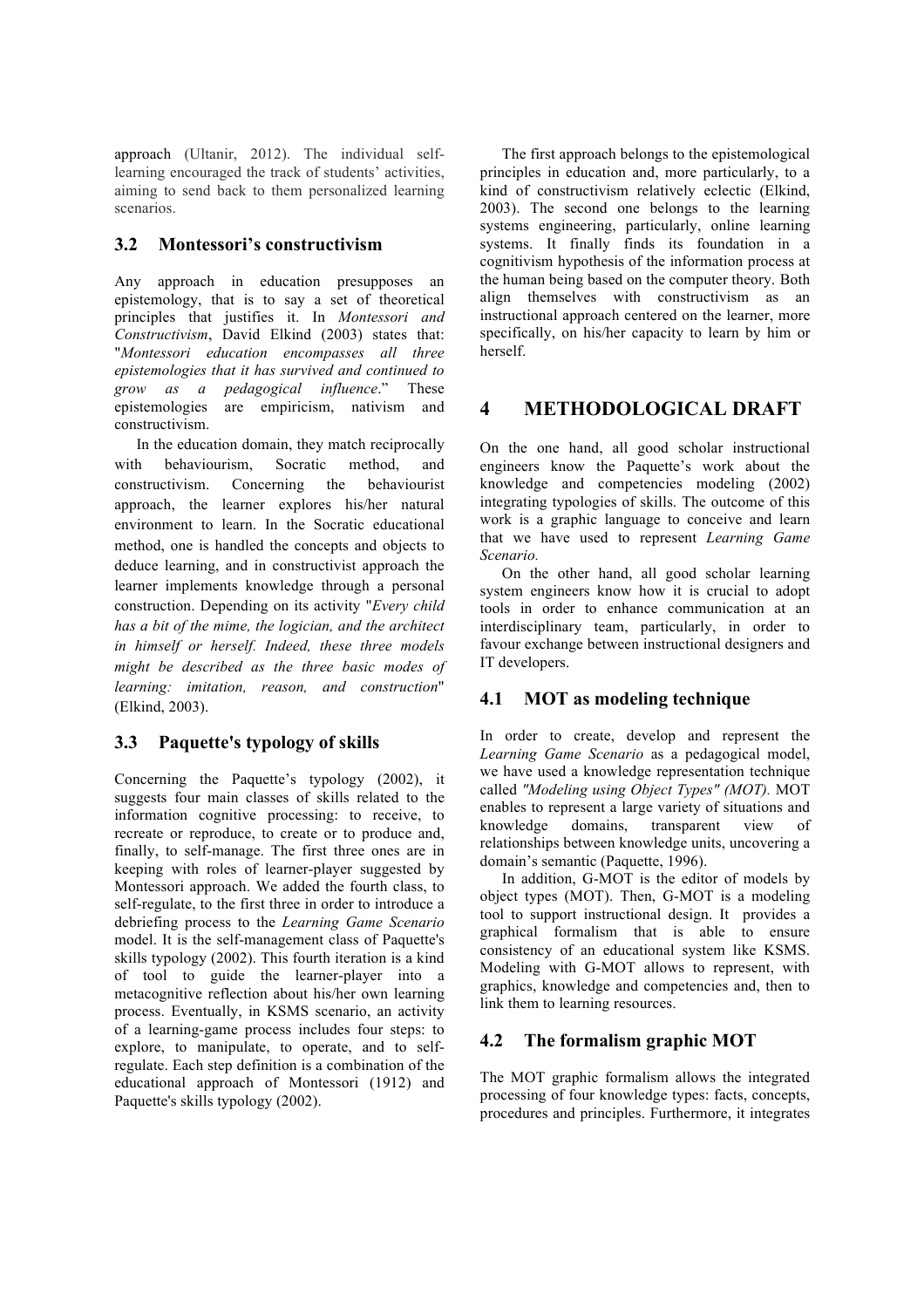six types of links, subject to certain integrity constraints in order to ensure the pedagogical coherence of the system.

Three reasons justify our choice of this modeling technique. The first is that this technique makes it possible to represent, in the form of models and submodels, learning processes as sequences of interrelated activities. The process includes procedures, concepts that are the inputs and outputs (products), and principles that regulate their execution. The second is that the MOT technique makes it possible to take into account the cooperation between participants in the possible definition of a collaborative learning system. The third reason is that a software tool support this technique. A graphic editor that provides a complete graphic formalism and all necessary functions to describe systematically all information exchanged between participants of an interactive mobile learning system.

#### **4.3 The modeling process**

We have designed the *Learning Game Scenario* in several phases based on Montessori approach, according to David Elkind (2013), and the Paquette typology of skill (2002). We believe that by matching the epistemological educational foundations with an instructional engineering approach we would reach our goal, to create a scenario merging learning and game into one only activity.

#### **4.3.1 Start of the Learning Game Scenario**

We have started the *Learning Game Scenario* model's design by the graphic translation of the Montessori approach, as described by Elkind (2003). This first draft allows representing a learning game activity in three steps: to explore, to manipulate and to operate and indicate the learner's role or positioning at each time.

#### **4.3.2 A Learning Game Scenario enhanced**

Then, in a second time, we have enhanced the model in including the Paquette's skills typology (2002) that describes the first three steps of an activity. This typology is based on four main classes of skills, more general and each of them corresponds with a phase of the information process cycle. The first phase is called *Reception.* During this phase, the learner pays attention to objects, notices the information in memory, that makes it possible to give a meaning to each stimulus and memorizes some of the information. The second phase is called

*Reproduction*. The memory is managed in such a way as to select the relevant knowledge to prepare the possible reaction, by processes of instantiation, transposition and application. The third phase is called *Production and Creation*. They are the high level intellectual processes of analysis, reparation, and synthesis. The last one is called *Autogestion.*  This process begins with assessing the situation that leads to self-control, influencing others, controlling a situation and adapting to event*s.*

To improve the *Learning Game Scenario'*s design, we have matched the first three classes of Paquette's skills typology (2002) with the high-level activity of Montessori approach. Furthermore, we have added competencies to each step as a principle introduced by "To be able to." That means that the learner-player must reach this competency in carrying out this step of the activity.

#### **4.3.3 Debriefing**

This learning game process seats the learner at the center of the game. The game gives a context to the knowledge in which the learner-player progresses. This instructional strategy puts the learner-player in a scalable situation: a mime who imitates, a logician who deduces, and an architect who builds his/her own project. At the end of the scalable process, the learner-player is invited to debrief through a challenge.

The fourth class of Paquette skills' typology (2002) can be considering as a debriefing one. Incorporated to the model as the learning game activity fourth step, it allows learners both to turn his/her game experience into learning (Crookal, 2010), through different steps of the activity, and at the end to progress from a level to another.

# **5 PEDAGOGICAL PATTERN**

A part of the French researchers' works on computer-based environments for human learning (Jézéquel, 2006; Olavo et al. 2007; Marne 2014; Marne and Labat, 2012; Marnes et al., 2011) focuses on pedagogical design pattern studies.

# **5.1 What a Pattern is?**

In fact, what does a pattern mean? Olavo et al. (2007) think patterns as micro-architectures, that are, "*structures larger than objects but not large enough to be system-level organizing principles*" (Coplien, 1996). As stated in Douglas et al. (1996) "*A pattern*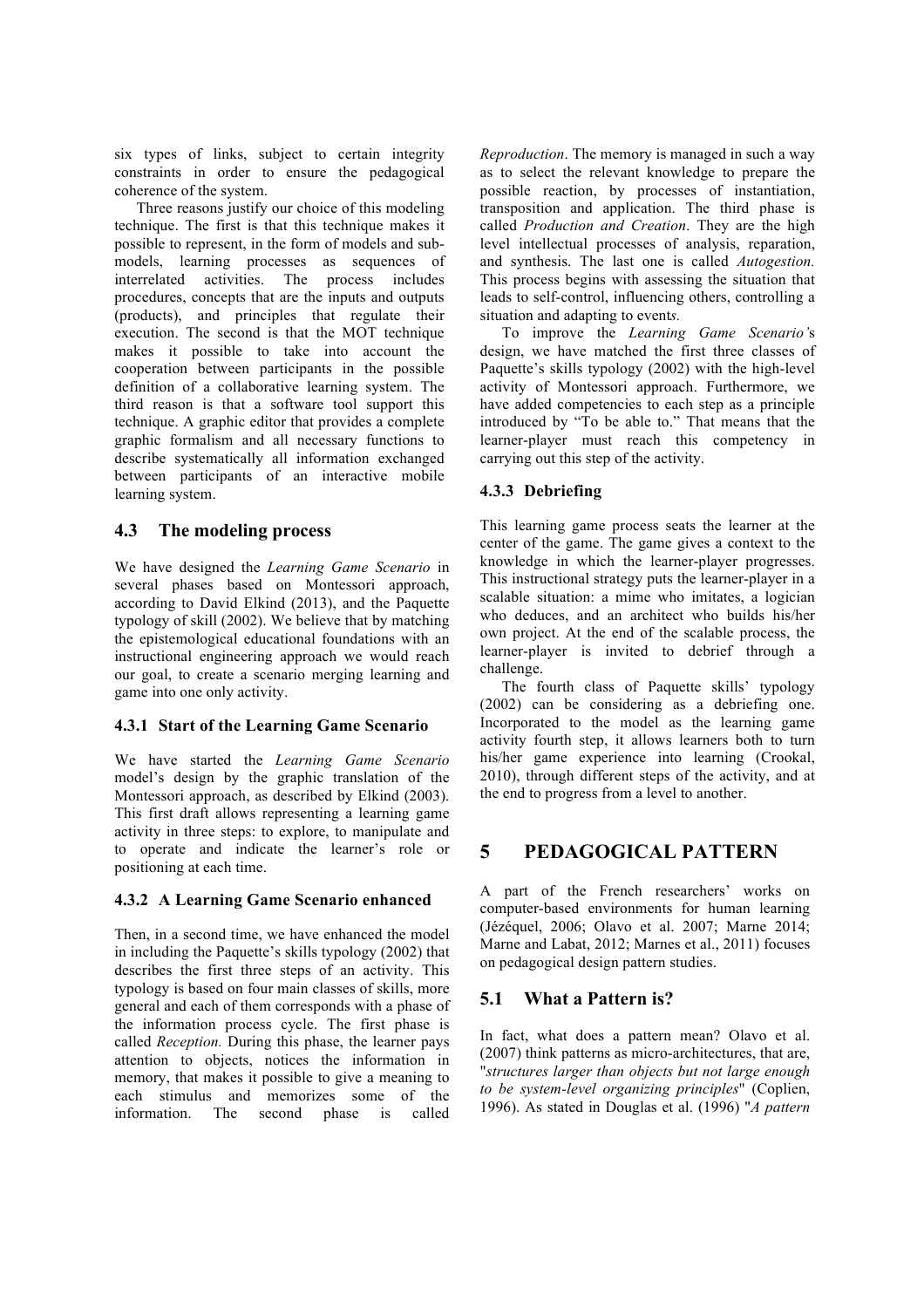*is a recurring solution to a standard problem*." Conte et al. (2001) add that, in general, a pattern described a problem frequently encountered in a particular context as well as a general and consensual solution to the problem. Conforming to the Association for Computing Machinery, "*Not only do patterns teach useful techniques, they help people communicate better, and they help people reason about what they do and why*" (Douglas et al., 1996).

# **5.2 Pedagogical Pattern in SG**

Marnes and Labat (2012) are more specifically interested in the implementation of design patterns in order to adapt pedagogical-playful paths in SG. They describe these kind of design patterns as serious games based on an intrinsic metaphor in which scriptwriting can be divided into activities. This division can take different forms such as a succession of levels, exercises, quests, case studies, etc.

### **5.3 The Usefulness of a Pattern**

Design patterns are represented by a structured formalism. In our case, we have used the model editor G-MOT that is a modeling tool to support instructional design. G-MOT provides a graphical formalism that is able to ensure consistency of an educational system like KSMS. Modeling with MOT allows to graphically represent knowledge and competencies and, then to link them to learning resources.

As far as we are concerned, we have designed a pedagogical pattern, called *Learning Game Scenario*. This pattern is applicable throughout the development of the KSMS school's cognitive and pedagogical architecture, to which it gives coherence. Concerning the point of view of pedagogical design, this pattern makes it possible to ensure a progression in learning and to tie the activities closely to the universe of the game, precisely because of its level of abstraction. But what does it really mean from the game engineering point of view?

The use of the teaching pattern allowed to guide the teams in the conception of the KSMS's prototype in the form of a game. In this prototype we initiate a first activity, linking the learning of the numbers and their English nomenclature. Furthermore, we are currently working on the prototype evaluation with children to measure its

usability and its usefulness in the overall design of the SG.

# **6 IN BRIEF**

We have designed and implemented a Learning-Game Scenario to facilitate the mobile learning system (KSMS)'s development for children without access to school. According to Abdessettar et al. (2016), we have noticed that "*there is yet no research study that focus on technological learning system to compensate absence of school or teacher. Few existing studies focus on either complementing existing learning provided by standard schools, or on bringing new alternative learning (distant or hybrid) that always include teacher or tutor interaction with final learners*".

Our objective is that KSMS be fully automated and represent a unique source of learning tool for target population. KSMS learning environment is based on a Serious Games approach. To develop it, we have designed the Learning-Game Scenario adapted to the individual self-learning. We have believed that the Learning-Game Scenario's highlevel representation, mixing up game and learning components into a same activity, would resolve an important problem of serious games' design in education. Furthermore, it would offer the basics of a shared language between the involved resources into the KSMS mobile application design and development.

Learning Game Scenario as a model based on an accessible language has made easier the cooperation inside the project interdisciplinary team, above all, between instructional designers and IT developers. The Learning-Game Scenario made easier the cooperation inside the project team. It facilitated the experts' commitment in education during the first prototype's production. In mixing up the Montessori approach with a skills typology, we established interesting links to explicit each iteration of the *Learning Game Scenario*.

So far, we have done a first evaluation of the learning environment prototype with children. The results demonstrated the value of the design strategy and highlighted aspects in the game design, pedagogical pattern, game instruction and tablet interaction that could be improved. These results have important implications for future research in this field, showing positive results of the design approach and providing recommendations for further research in this path (Ferreira et al, under review).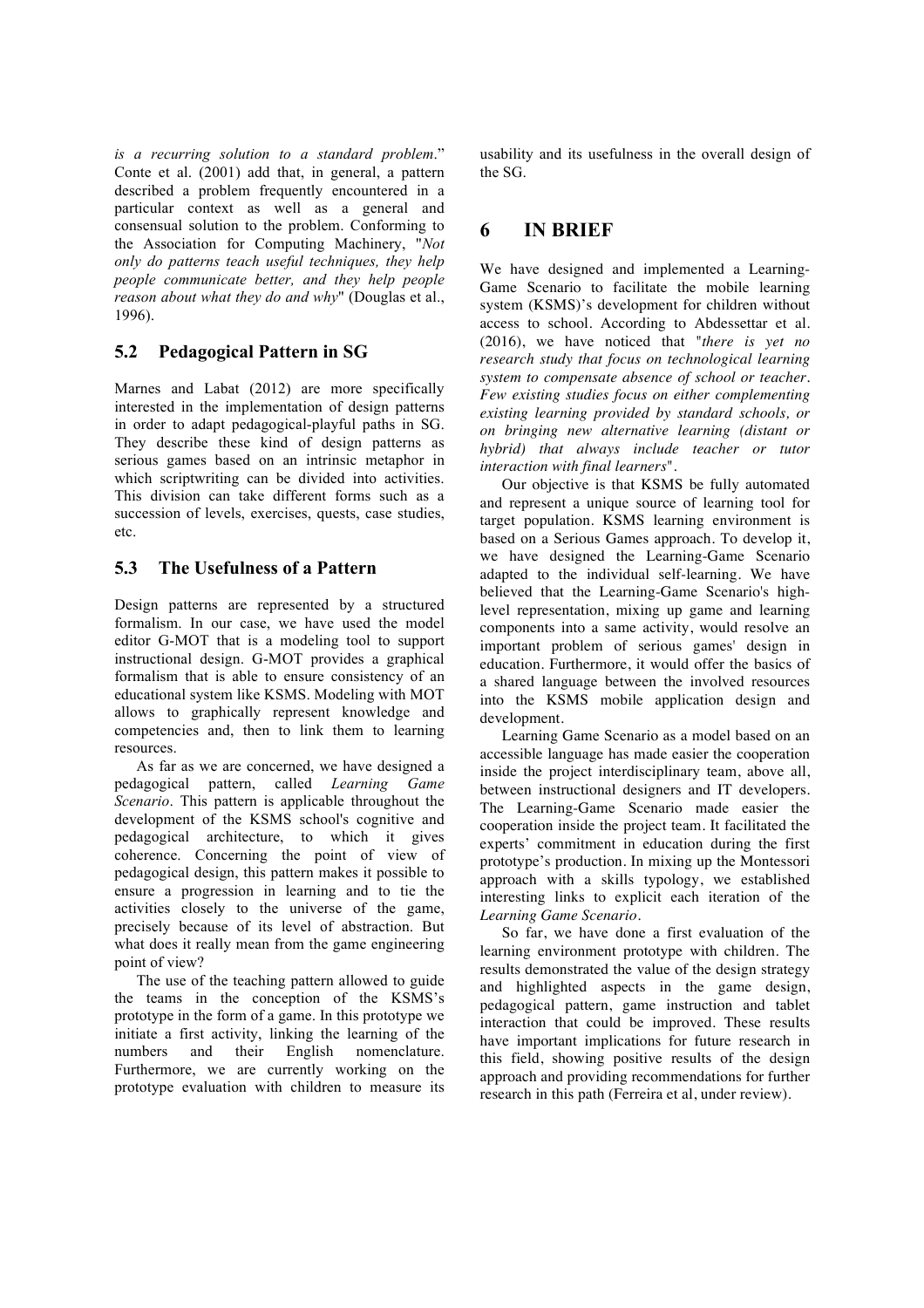The Learning-Game Scenario as a pedagogical pattern would must allow a gradual learning and link the instructional activities tightly to the universe of the game. We will evaluate the pattern in designing a new learning activity based on the pattern and implemented on a mobile platform. So, we could complete measuring the utility and the usability of the Learning Game Pattern for the global design of a Serious Games as KSMS.

# **ACKNOWLEDGEMENTS**

We acknowledge all team members of the KSMS project for their collaboration and valuable contributions to this research. We also thank DataWind Inc. for their collaboration and support. This project is founded by a MITACS Accelerate Cluster Research grant, a Canadian Research Funding Agency.

### **REFERENCES**

- Abdessettar, S. Hotte, R., Gardoni, M., Abdulrazak, B. (2016). Persuasive Technologies for Efficient Adaptable Self-Education. Kids Smart Mobile School Project. In The Eighth International Conference on Mobile, Hybrid, and On-line Learning, Venice (Italy).
- ACM (1996). Software Patterns, Communications of the ACM, *39*(10).
- Alvarez, J. (2007). Du Jeu vidéo au Serious Game : approches culturelle, pragmatique et formelle. Thèse spécialité science de la communication et de l'information. Toulouse : Université de Toulouse II (Le Mirail), Université deToulouse III (Paul Sabatier), 445, 6.
- Arnab, S., Lim, T., Carvalho, M. B., Bellotti, F., de Freitas, S., Louchart, S., … De Gloria, A. (2015). Mapping learning and game mechanics for serious games analysis. *British Journal of Educational Technology*, *46*(2), 391–411. http://doi.org/10.1111/bjet.12113
- Bouvier, P., Lavoué, E., Sehaba, K., George, S. (2013). Identifying Learner's Engagement in Learning Games: A Qualitative Approach based on Learner's Traces of Interaction. In 5th International Conference on Computer Supported Education. CSEDU 2013, Aachen (Germany) 339-350.
- Conte, A., Fredj, M., Giraudin, J-P., Rieu, D. (2001). P-Sigma : un formalisme pour une représentation

unifiée de patrons. *Actes du XIXème Congrès INFORSID*, Martigny, 67-86.

- Crookal, D. (2010). Serious Games, Debriefing, and Simulation/Gaming as a Discipline. In *Simulation & Gaming, vol. 41 no. 6 898-920.*
- Douglas, C. Schmidt, D-C. Fayard, M., Johnson, R-E. (Guest Editors) (1996). Software patterns. In Communications of the ACM, *39*(10). 39.
- Elkind, D. (2003). Montessori and Constructivism. *Montessori life*, *15*(1), 26.
- Ferreira, S. M., Gouin-Vallerand, C., Hotte, R., & Rehouma, H. (2017, under-review). Towards a mobile serious game environment for children self-learning. *Virtual Reality.*
- Ferreira, S, M., Gouin-Vallerand, C., Hotte, R. (2016). Game based learning: a case study on designing an educational game for children in developing countries. In VS-Games 2016, Barcelona (Spain).
- George, S., Lavoué, E., Monterrat, B. (2013). Vers une ludification personnalisée dans une plateforme d'ancrage mémoriel. *Atelier "Serious games, jeux épistémiques numériques", 6ème Conférence Nationale sur les Environnements Informatiques pour l'Apprentissage Humain (EIAH 2013)*, May 2013, Toulouse, France. 19-  $23.$
- Groff, J., Clark-Midura, J., Owen, V. E., Rosenheck, L., & Beall, M. (2015). *Better learning in games: A balanced design lens for a new generation of learning games*.
- Jézéquel, J. M (2006). Patrons de conception. Akoka, Jacky and Comyn-Wattiau, Isabelle. In Encyclopédie Vuibert de l'informatique, Vuibert. < Inria-00512537>. https//hal.inria.fr/inria-00512537.
- Klopfer, E., Osterweil, S. and Salen, K. (2009). Moving Learning Games Forward. Cambridge, MA, 2009.
- Marfisi-Schottman, I. (2012). Méthodologie, modèles et outils pour la conception de Learning Games. Thèse de doctorat en Informatique. Institut National des Sciences Appliquées de Lyon (France), 339.
- Marne, B., (2014). Modèles et outils pour la conception de jeux sérieux : une approche metadesign. Environnements Informatiques pour l'Apprentissage Humain. Université Pierre et Marie Curie (UPMC), Paris (France), 198.
- Marne, B., Labat, J.M. (2012). Implémentation de patrons de conception pour l'adaptation des parcours pédago-ludiques dans les jeux sérieux. 8eme Colloque Technologies de l'Information et